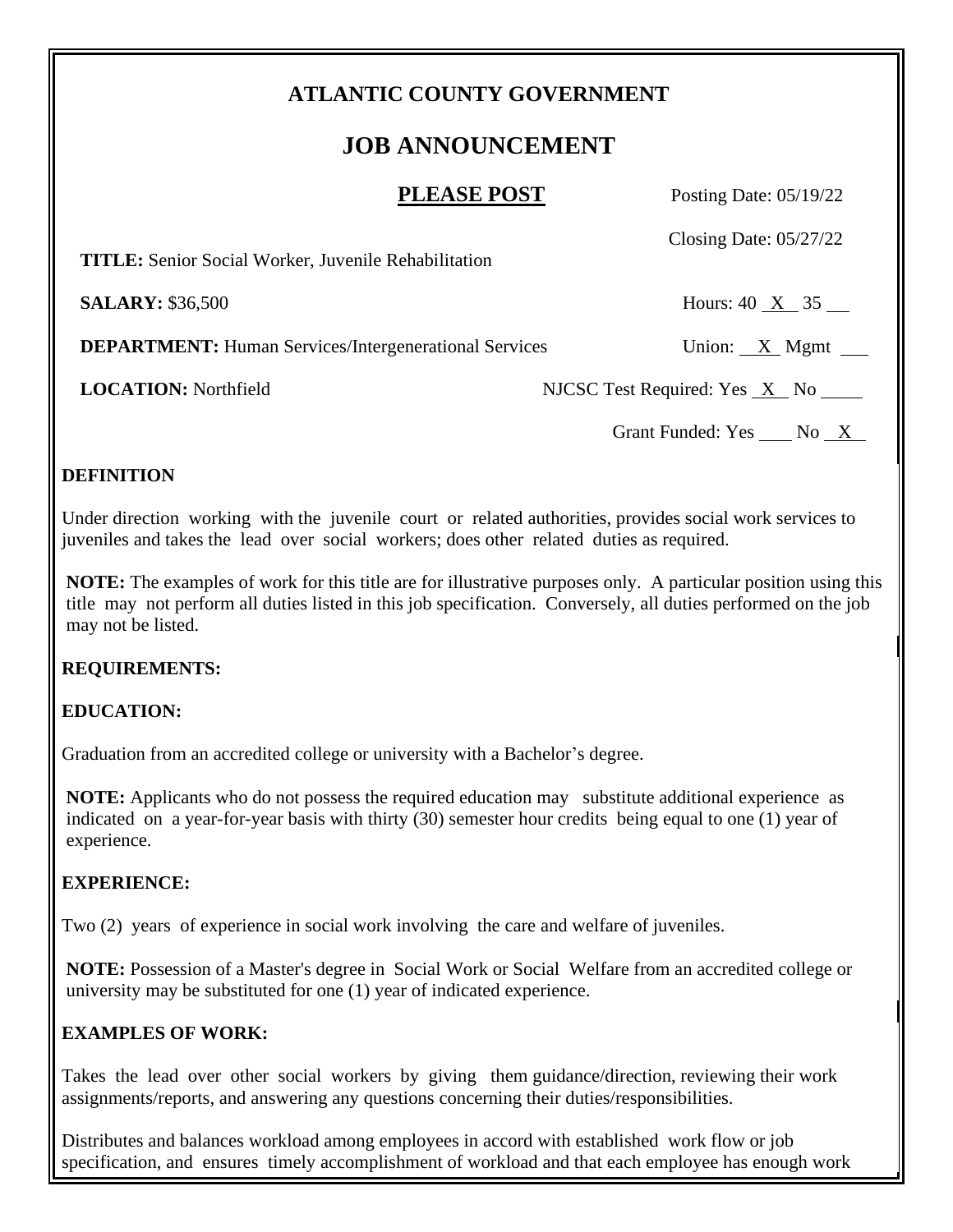to be kept busy.

Observes status/progress of work and makes necessary adjustment in accord with established priorities; notifies supervisor as to work progress/status; requests advice or needed information concerning problems that arise; passes on to other workers instructions received from the supervisor; and demonstrate proper work methods.

Answers questions of other workers as to procedures, policies, regulations, and instructions, and instructs them in specific tasks and job techniques.

Checks on work in progress and completed to see whether supervisor's instructions have been carried out properly.

Answers questions of the supervisor on overall work operations/problems.

Gives on the job training to new employees in accord with established procedures/practices, and informs them of available services and agency regulations.

Resolves simple informal complaints of employees and refers all others to the supervisor.

Informs supervisor as to employee progress and training needs and makes suggestion as to discipline matters, promotions, reassignments, dismissals, and other personnel problems.

Provides individual/group counseling to juveniles.

Helps to alleviate any problems encountered by juveniles who have been confined by discussing such problems with the juvenile and staff.

Confers with agency staff to further their understanding of significant social/emotional factors underlying the juvenile's behavior.

Discusses the juvenile's problems, behavior, and adjustment with parents.

Arranges medical/psychological examinations of juveniles.

Gathers social, historical, vocational, and educational background of juveniles and their families, and evaluates findings to establish a plan for providing rehabilitative measures.

Works closely with concerned agencies/individuals in providing social services to juveniles.

Focuses attention of other professional staff on those factors which may have caused or are causing the juvenile's problems.

Functions as catalyst for the systematic examination of theoretical rationales for changes in the juvenile=s environment which affect his/her behavior.

Works closely with juvenile court and juvenile welfare system in providing social services.

Determines how/when to use other community mental health and juvenile welfare resources.

Prepares reports.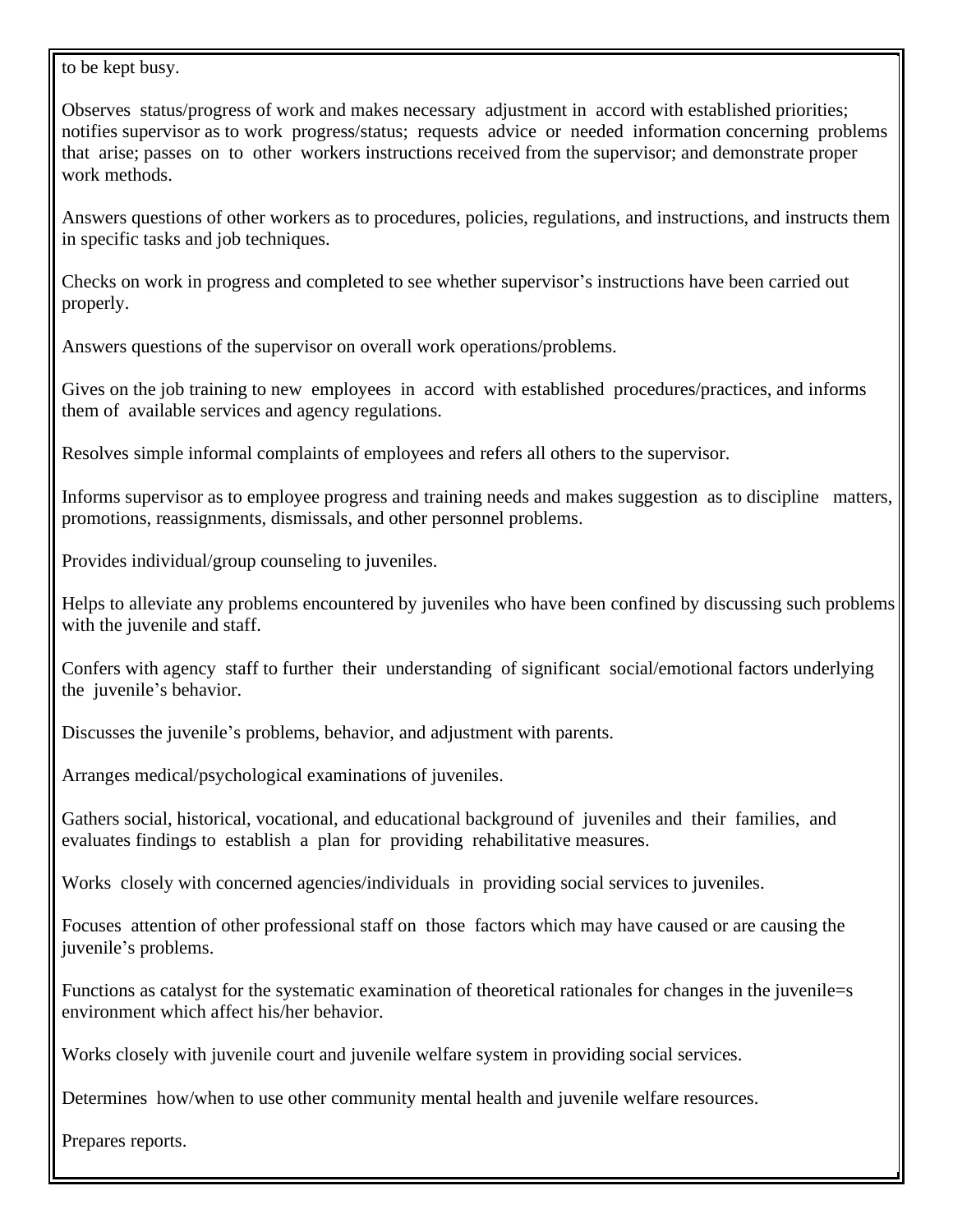Will be required to learn to utilize various types of electronic and/or manual recording and information systems used by the agency, office, or related units.

#### **KNOWLEDGE AND ABILITIES:**

Knowledge of the purposes, policies, standards, and procedures involved in doing social work involving the health, physical welfare, and social adjustment of juveniles.

Knowledge of socially, mentally, and/or physically maladjusted juveniles.

Knowledge of factors which cause social adjustment and behavioral problems among juveniles

Knowledge of problems encountered in collecting/analyzing factual information necessary to passing on individual cases, drawing sound social conclusions based on findings, and initiating appropriate actions as a result of findings.

Knowledge of social casework methods/terminology

Knowledge of organizational objectives and activities of varied types of public/private social agencies.

Knowledge of individual/group behavior.

Knowledge of individual and community health problems.

Knowledge of procedures to be followed in establishment/maintenance of casework and other records and files

Ability to analyze laws, rules, regulations, and procedures and to apply them with reasonable consistency to individual cases.

Ability to organize assigned social work and develop effective work methods.

Ability to counsel juveniles with social adjustment and behavioral problems

Ability to work harmoniously with associates, families, children, and social organizations.

Ability to collect/appraise factual information and social relations of juveniles and their families.

Ability to learn quickly significant facts in an individual or family situation and to weigh/evaluate such facts.

Ability to plan/execute programs for social readjustments of juveniles on the basis of findings.

Ability to provide guidance, advice, and instructions to other social workers.

Ability to prepare clear, sound, accurate, and informative reports.

Ability to maintain records and files.

Ability to utilize various types of electronic and/or manual recording and information systems used by the agency, office, or related units.

Ability to read, write, speak, understand, and communicate in English sufficiently to perform duties of this position.